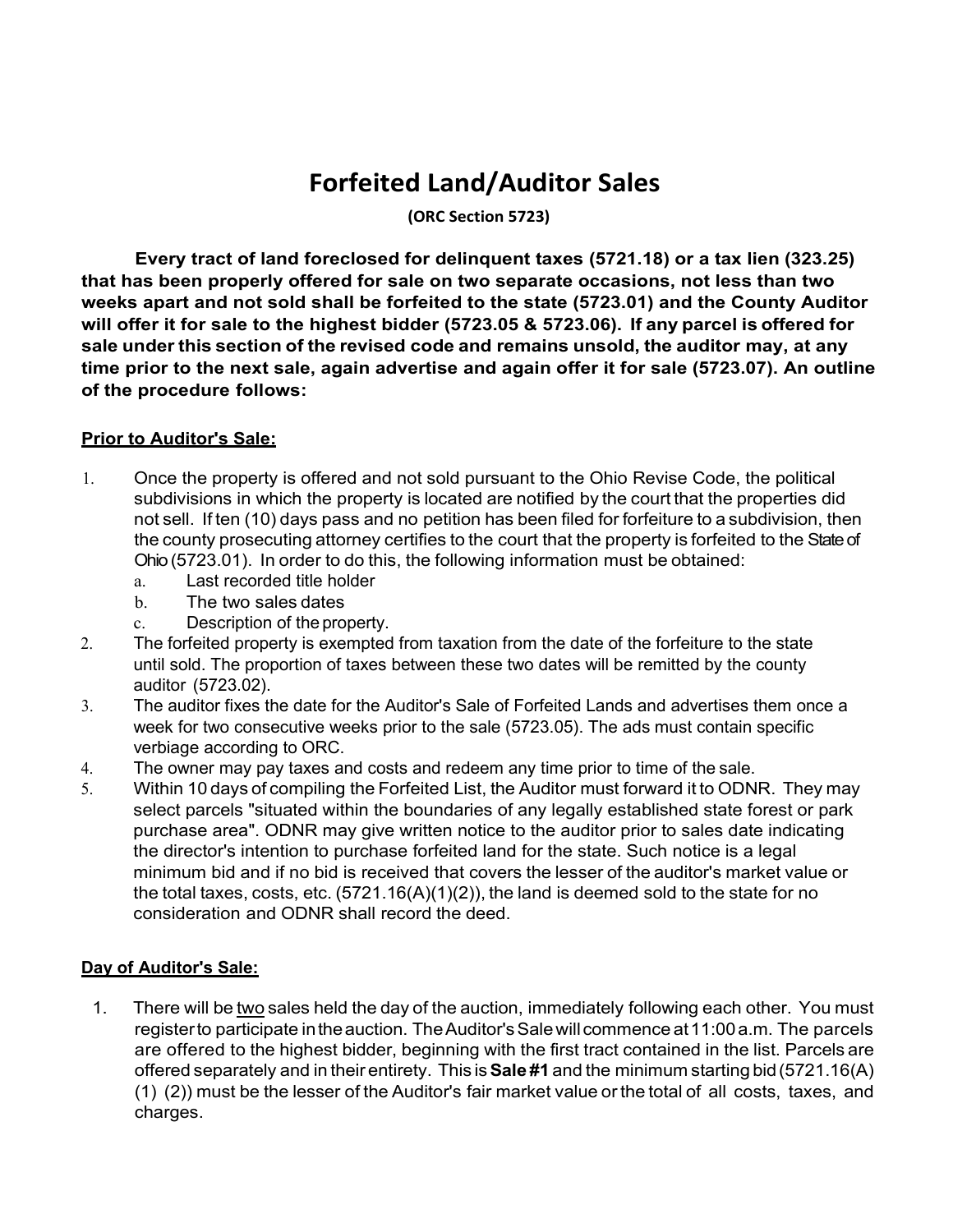- 2. **Any parcels not sold in Sale#1 are immediately offered in Sale #2**. **Sale #2** begins at the top of the list and offers the parcels separately and in their entirety. This time the minimum bid is the best price obtainable. We recommend you talk with your own legal counsel prior to purchase in regards to unexpected expenses.
- 3. Tracts may be offered multiple times at a same sale until sold or may adjourn the sale from day to day until all tracts listed in the notice are sold.
- 4. Unsold parcels may be re-advertised and sold at the next official Auditor's Sale. This adds to the costs.

## 5. **Parcels may NOT be sold to:**

- a. Any person delinquent on real property taxes in the State of Ohio.
- b. For less than total amount of taxes, assessments, penalties, interest, and costs if the highest bidder is the owner of record or a member of their immediate family prior to the judgment of foreclosure or forfeiture. (Immediate family is described by this statue as spouse who resides in the same household and children.)
- 6. The Auditor issues a Certificate of Sale to the successful bidder (5723.12), collects the nonrefundable down payment (ten percent (10%) of the total due or a \$300.00 minimum bid, (whichever is greater), buyer's premium of ten percent (10%) of successful bid due the day of the sale to auctioneer, (Kaufman Auctions LLC), the fees to transfer (Recording fee, Transfer Fee(s) and Auditor Deed preparation fee) and the bidder signs certifications (5723.06) that he/she owes no delinquent property taxes and that he/she is unrelated to previous owner. A non-refundable deposit on the full bid price (plus additional charges for deed fees, recording fees, and transfer fees) must be paid at the sale for all properties. We will accept personal checks unless otherwise indicated. Any checks that are dishonored (bounced checks) will be sent to the Guernsey County Prosecutor. If not paid in full on the date of the sale, the bidder must, **within 10 days from the sale**, produce and return to the auditor the Certificate of Sale along with any bid balance due. The purchaser becomes the owner on the date our office executes the deed and deed is recorded. The Auditor's Office will *only* prepare a deed in the name of the Successful Bidder unless an Assignment of Bid ispresented.
- 7. If a person being a winning bidder of a parcel and, after the auction is closed, refuses to accept the parcel, any amount paid above the required down payment or minimum bid will be refunded, but the down payment or minimum bid is not refundable. If a person refuses to accept the parcel, he or she will no longer be an eligible bidder for future Auditor's Sales.
- 8. The Back-up Bidder's information will be taken at the same time as the purchaser's information. If the purchaser fails to meet their final payment due date, the back-up bidder will have ten (10) business days to bring the money for the same purchase price as the original purchaser's bid. If the back-up bidder declines to purchase the property, it will go back into the system and be offered at our next scheduled sale. If the auditor discovers within three years after the sale date that the buyer is connected to the owner of record prior to the judgment of foreclosure or forfeiture, the difference between sale price and what was owed on the parcel will be added to the tax bill within thirty (30) days from discovery and due the next billing cycle.
- 9. If foreclosed upon under ORC 5721.14, any remaining delinquent taxes, assessments, charges, penalties, interests and costs due after sale shall be remitted (5723.06 (C)) for all prior tax years except: If the parcel is sold for the total amount estimated by the treasurer for all taxes, assessments, costs, etc. and it is found that the purchase price exceeds the actual costs, the overpayment is refunded to the buyer; if the estimate is less than the actual costs, the underpayment is billed on the next real estate tax billing cycle (5723.06 (D)). This normally does not apply as Guernsey County generally does not foreclose under this section.
- 10. All liens are eliminated, except for the real estate tax liens. If there is a Federal lien, the Federal Government has "Right of Redemption" and may re-take the property for a period of up to one